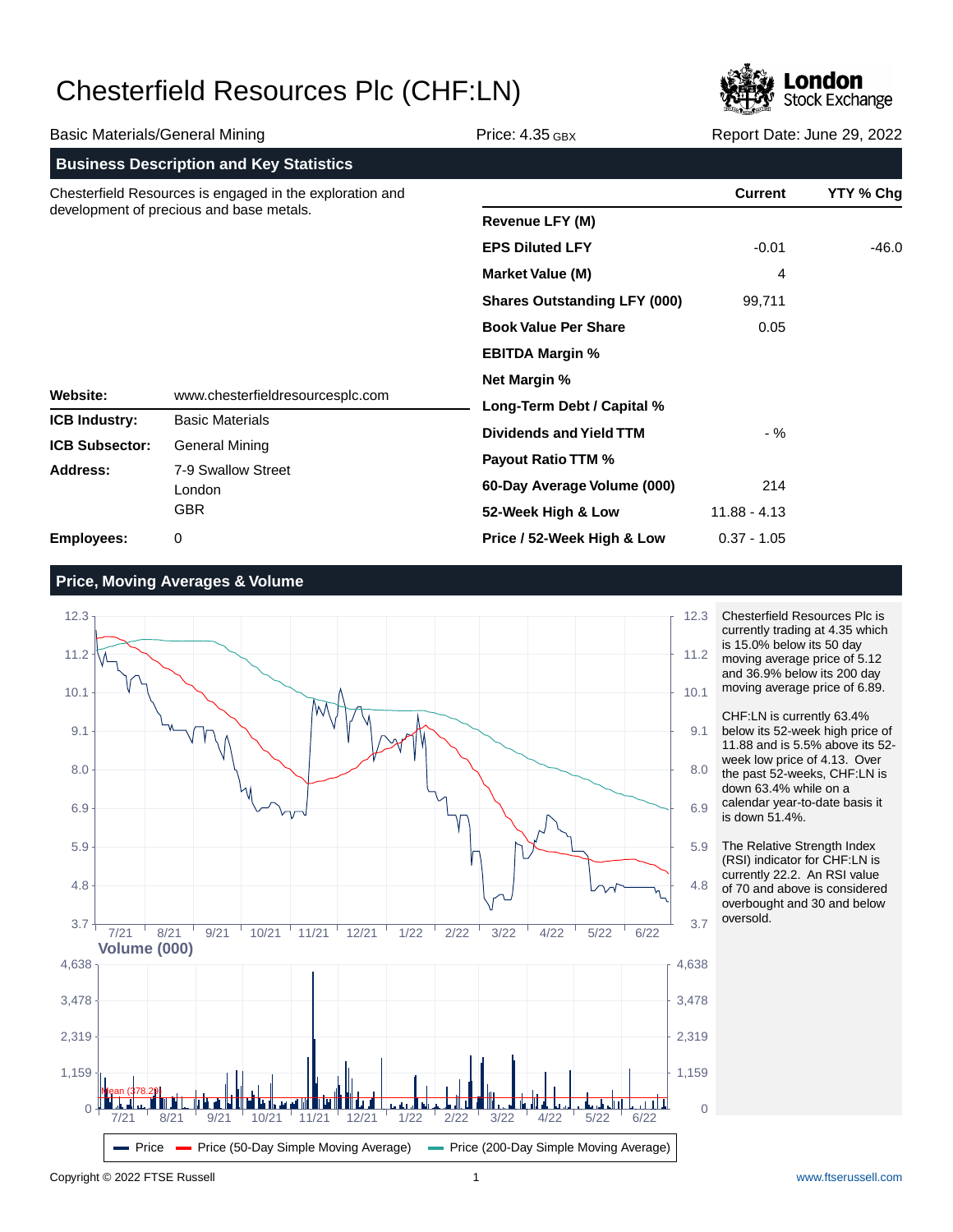

### Basic Materials/General Mining The Control of Price: 4.35 GBX Report Date: June 29, 2022

### **Price Performance, Technical Indicators & Risk Metrics**

| <b>Price Performance</b> | % Change | <b>Difference</b><br>vs FTSE 350 | <b>Technical Indicators</b>          |       |
|--------------------------|----------|----------------------------------|--------------------------------------|-------|
| 1-Day $%$                | 0.00     | 0.37                             | 50-Day Average Price                 | 5.12  |
| 1-Week %                 | $-6.45$  |                                  | -9.24 Price / 50-Day Average         | 0.85  |
| 4-Week %                 | $-9.38$  | $-5.04$                          | 200-Day Average Price                | 6.89  |
| 52-Week %                | $-63.37$ | $-62.61$                         | Price / 200-Day Average              | 0.63  |
| Quarter-to-Date %        | $-21.62$ | $-17.75$                         | <b>RSI - Relative Strength Index</b> | 22.20 |
| Year-to-Date %           | -51.40   | -47.27                           | <b>Risk Metrics</b>                  |       |
| Last Month %             | $-16.52$ | $-17.01$                         | <b>Price Volatility</b>              | 0.15  |
| Last Quarter %           | -37.99   | -37.72                           | <b>Sharpe Ratio</b>                  | 0.05  |
| Last Calendar Year %     | $-36.07$ |                                  | -50.43 Sortino Ratio                 | 0.13  |

## **5-Year Price Performance vs. FTSE 350**

## **Chesterfield Resources Plc Current: 0.79 CAGR: -4.7%**



**FTSE 350 Index Current: 0.99 CAGR: -0.1%**

Over the past five years, Chesterfield Resources Plc's stock price is down 20.9% which is 20.4% below the FTSE 350 Index performance of -0.5% over the same period. Chesterfield Resources Plc's cumulative annualized growth rate (CAGR) over the five year period has been -4.7% while that of the FTSE 350 Index has been -0.1%.

Over the past year, Chesterfield Resources Plc's stock price performance of -63.4% has underperformed that of the FTSE 350 Index by 62.6%. On a year-to-date basis, Chesterfield Resources Plc's stock price performance of -51.4% has underperformed the FTSE 350 Index by 47.3%.

Over the past week, Chesterfield Resources Plc's stock price performance of -6.4% has underperformed that of the FTSE 350 Index by 9.2%.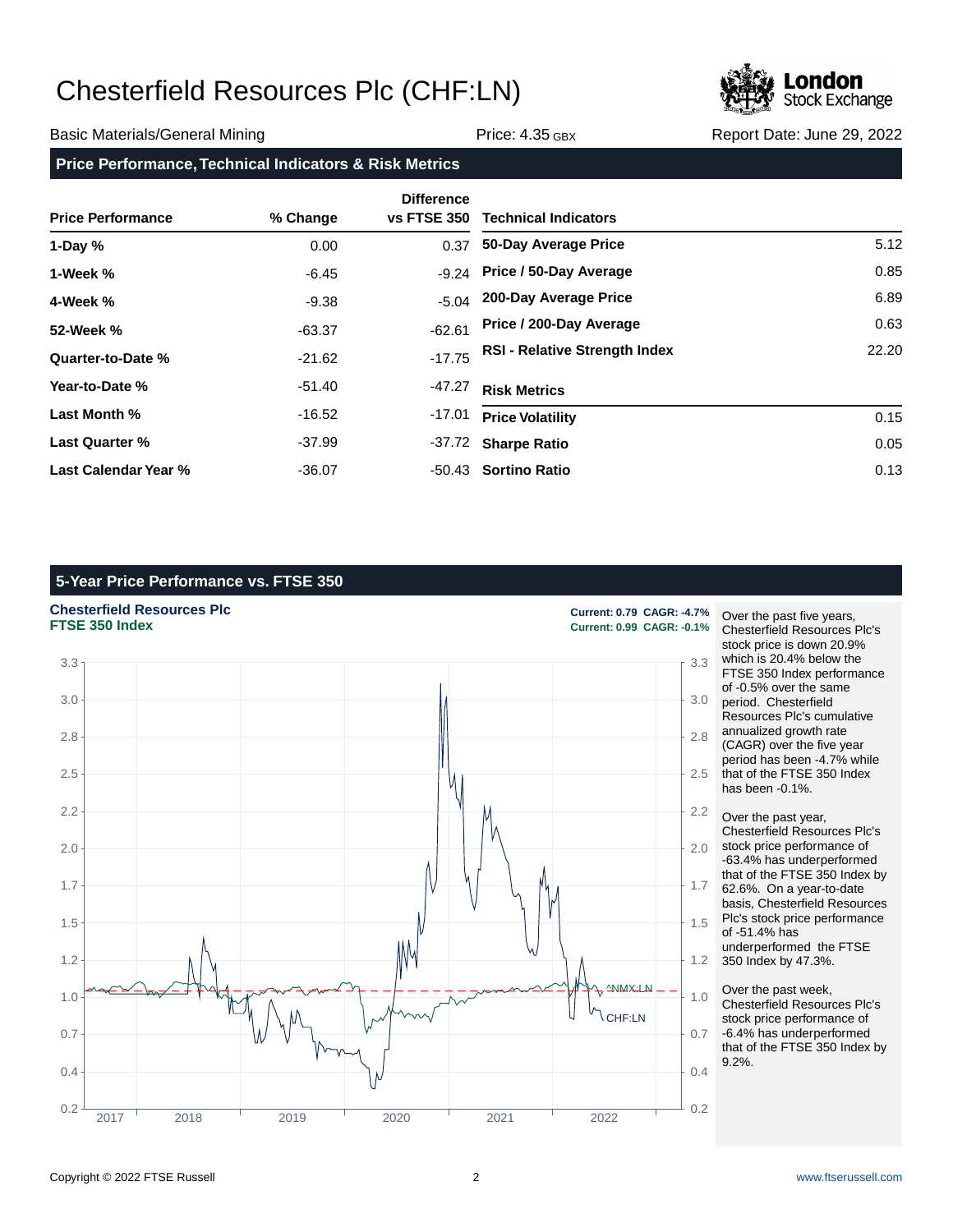

Basic Materials/General Mining The Communication of Price: 4.35 GBX Report Date: June 29, 2022

| <b>Growth and Profitability Metrics</b> |  |  |  |  |  |
|-----------------------------------------|--|--|--|--|--|
|-----------------------------------------|--|--|--|--|--|

| <b>Historical Growth</b>      | 3-Year  | 5-Year |                        | 10-Year Profitability      | <b>Current</b> | 5-Year<br>Average | 10-Year<br>Average |
|-------------------------------|---------|--------|------------------------|----------------------------|----------------|-------------------|--------------------|
| <b>Revenues %</b>             |         |        |                        | Gross Margin %             |                |                   |                    |
| Revenues Per Share %          |         |        | <b>EBITDA Margin %</b> |                            |                |                   |                    |
| <b>EBITDA %</b>               |         |        |                        | <b>Pre-Tax Margin %</b>    |                |                   |                    |
| <b>EPS Diluted %</b>          | $-7.8$  |        |                        | <b>Net Margin %</b>        |                |                   |                    |
| <b>Free Cash Flow %</b>       |         |        |                        | <b>Return on Equity %</b>  | $-30.8$        |                   |                    |
| <b>Cash from Operations %</b> | $-81.2$ |        |                        | <b>Return on Capital %</b> | $-27.5$        |                   |                    |
| <b>Book Value %</b>           | 4.5     |        |                        | <b>Return on Assets %</b>  | $-25.5$        |                   |                    |



Chesterfield Resources Plc's cumulative annualized EPS growth rate over the charted period is 0.0%. This compares to cumulatative annualized growth of -7.8% over the past 3 years.



Chesterfield Resources Plc's return on equity of -30.8% is 3.5% below the period's mean return on equity of -27.3%. During the charted period, the observed ROE high and low were -18.7% and -35.4% respectively.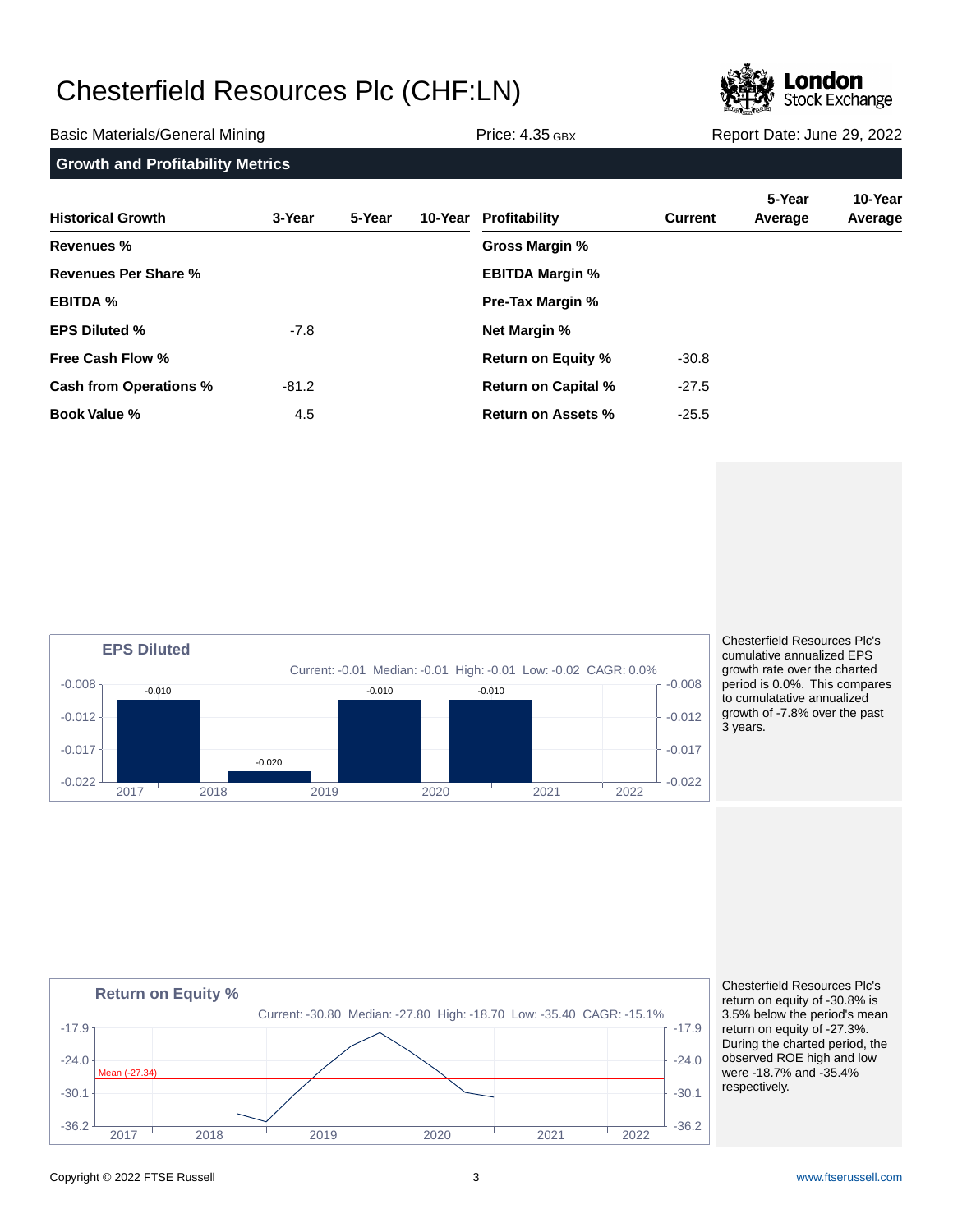

| <b>Basic Materials/General Mining</b> |                |                         | <b>Price: 4.35 GBX</b>   |                                  | Report Date: June 29, 2022 |                  |                   |
|---------------------------------------|----------------|-------------------------|--------------------------|----------------------------------|----------------------------|------------------|-------------------|
| <b>Valuation Metrics</b>              |                |                         |                          |                                  |                            |                  |                   |
|                                       | <b>Current</b> | 5-Year<br><b>Median</b> | 10-Year<br><b>Median</b> |                                  | <b>Current</b>             | 5-Year<br>Median | 10-Year<br>Median |
| Price / EPS TTM                       | 99.9           | 99.0                    |                          | <b>Earnings Yield %</b>          | $-10.11$                   |                  |                   |
| Price / Sales                         |                |                         |                          | <b>Free Cash Flow Yield %</b>    | 0.00                       |                  |                   |
| <b>Price / Operating Cash Flow</b>    | 99.9           |                         |                          | Dividend Yield %                 |                            |                  |                   |
| <b>Price / Book Value</b>             | 0.9            | 1.3                     |                          | <b>Enterprise Value / EBITDA</b> |                            |                  |                   |



Chesterfield Resources Plc is trading at 99.90 times its EPS generated during the latest fiscal year. This multiple is equal to the historically observed median of 99.90, while high and low observations have been 99.90 and 99.90.



Chesterfield Resources Plc is trading at a Price to Book ratio of 0.93 based on book value at the latest fiscal year end. This ratio is below the historically observed median of 1.31, while high and low observations have been 4.42 and 0.45.

Chesterfield Resources Plc has a Free Cash Flow Yield of 0.00% based on free cash flow generated during the latest fiscal year. This value is equal to the historically observed Free Cash Flow Yield of 0.00%, while high and low observations have been 0.00 and 0.00.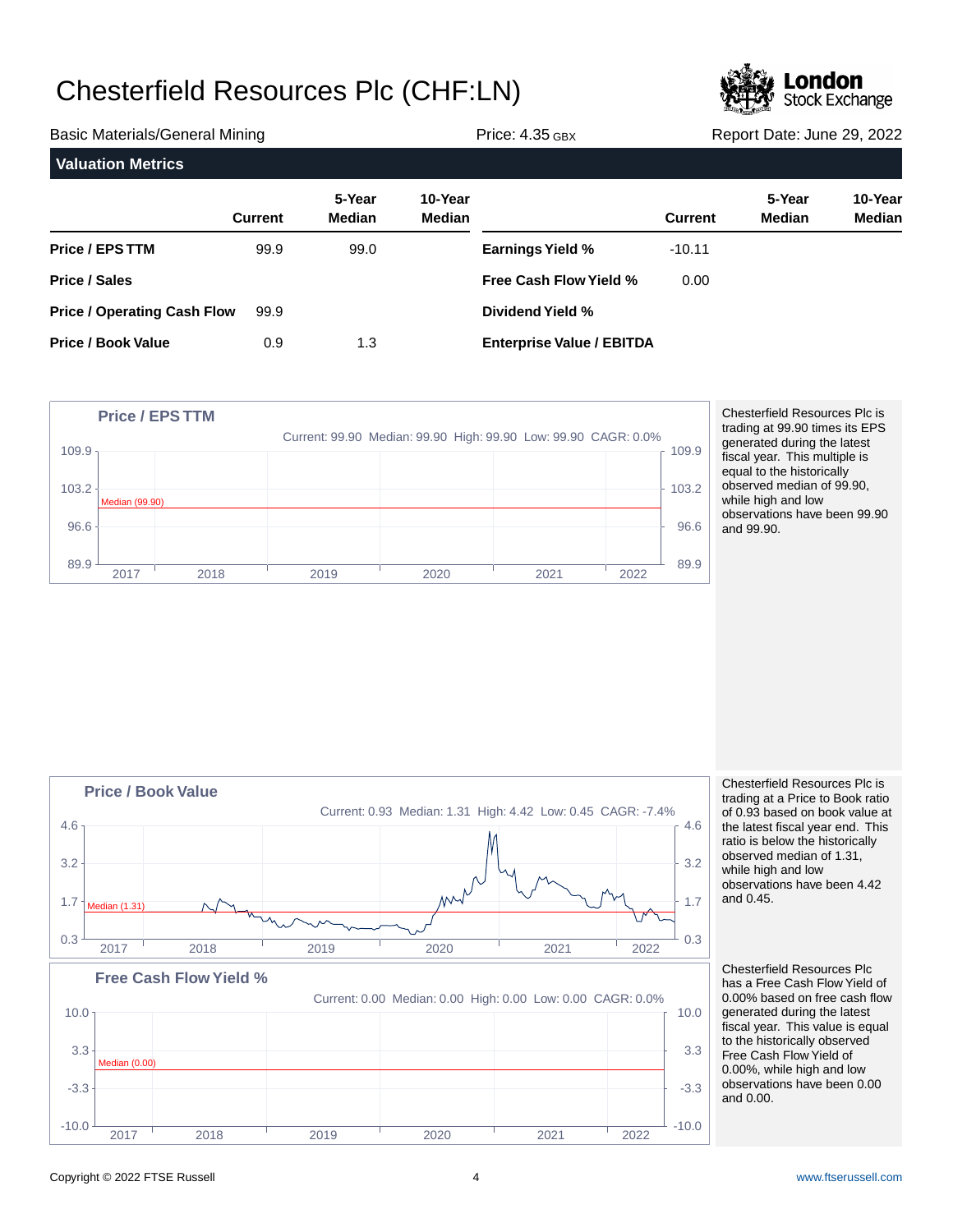

Basic Materials/General Mining The Price: 4.35 GBX Report Date: June 29, 2022

### **ICB Subsector Peer Comparisons**





**Chesterfield Resources Plc** Kenmare Resources PLC JSC National Atomic Co Kazatomprom Central Asia Metals PLC





## **Price / EPS TTM Price / Book Value**



## **EPS 5-Year Growth Rate % Revenue 5-Year Growth Rate %**

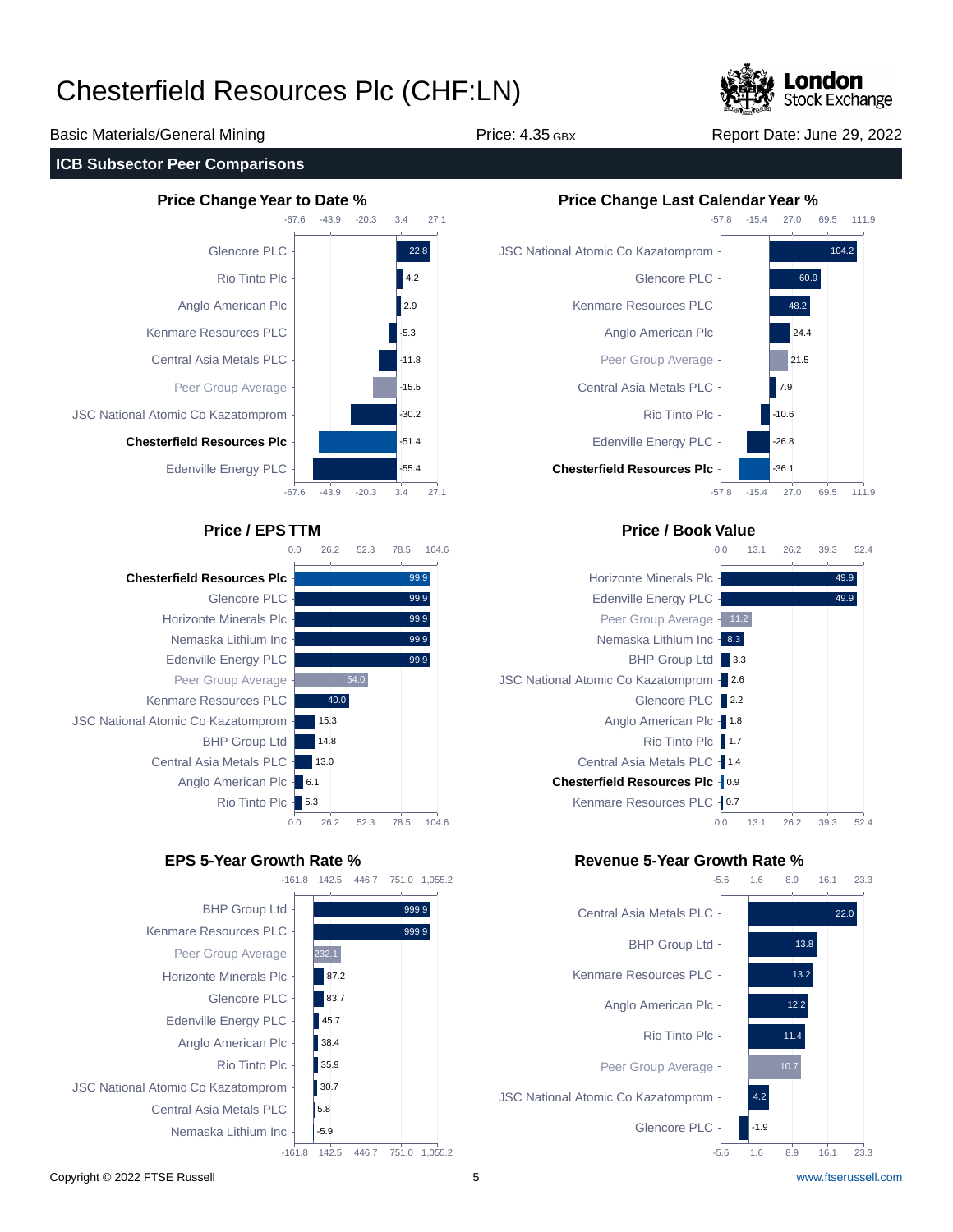

Basic Materials/General Mining The Report Date: June 29, 2022

### **Abbreviations:**

| - Cumulative annual growth rate.                                |
|-----------------------------------------------------------------|
| - Earnings before interest and taxes.                           |
| - Earnings before interest, taxes, depreciation & amortization. |
| - Last fiscal year                                              |
| - Million                                                       |
| - London Stock Exchange                                         |
|                                                                 |

### **Definitions:**

**Market Value** - Weekly Price times latest Shares Outstanding times any applicable ADR factor.

**Revenue** - Sum of the last four quarters of Revenues.

**Revenue Per Share** - Sum of the last four quarters of Total Revenue divided by Weighted Average Shares Outstanding.

**Operating EPS LFY** - EPS excluding non-recurring, non-operating items, fiscal year aligned TTM value.

60-Day Average Volume (000) - The average of the last 60 daily volume values in thousands of shares.

**Price 52-Week High** - The high closing price from the last 52 weeks of daily closing prices.

**Price 52-Week Low** - The low closing price from the last 52 weeks of daily closing prices.

**Price / 52-Week High** - Latest price divided by the high price from the past 52 weeks of daily closing prices.

**Price / 52-Week Low** - Latest price divided by the low price from the past 52 weeks of daily closing prices.

**50-Day Average Price** - Mean of last 50 daily closing prices.

**200-Day Average Price** - Mean of last 200 daily closing prices.

Price / 50-Day Average Price - Latest closing price divided by mean of last 50 daily closing prices, as a percentage.

**Price / 200-Day Average Price** - Latest closing price divided by mean of last 200 daily closing prices, as a percentage.

Relative Strength Index - Relative Strength Index or RSI measures the magnitude of gains over a given time period against the magnitude of losses over that period. The equation is RSI = 100 - 100 / (1 + RS) where RS = (total gains / n) / (total losses / n) and n = number of RSI periods. In this item, 14 days is used and one year of daily prices are considered. A value of 30 or below may imply oversold and 70 or above may imply overbought.

**Price Volatility** - The standard deviation of the last 20 days of daily closing prices.

Sharpe Ratio - The 5 year average of the excess monthly return over the risk - free rate(1 - month T - bill) over the 5 year standard deviation of the same series.

**Sortino Ratio** - The same calculation as the Sharpe Ratio but with positive excess returns set to zero for the standard deviation denominator, so only negative volatility weighs in.

**Dividends Per Share TTM** - Sum of the last four quarters of Dividends Per Share.

Payout Ratio - Dividends Per Share TTM divided by Operating EPS TTM.

**Dividend Yield TTM %** - Sum of the last four quarter of Dividends Per Share divided by Weekly Price.

**EBITDA** - Sum of the last four quarters of EBITDA (Operating Income + Depreciation & Amortization).

**Free Cash Flow** - Sum of the last four quarters Net Cash from Operations minus Capital Expenditures (Purchase of Property, Plant & Equipment), from the Cash Flow Statement.

**Book Value Per Share** - Total Common Equity last quarter divided by Shares Outstanding last quarter.

**Gross Margin %** - Sum of the last four quarters Gross Profit divided by the sum of the last four quarters Revenues.

**EBITDA Margin %** - Sum of the last four quarters EBITDA divided by the sum of the last four quarters Revenues.

**Pre-Tax Margin %** - Sum of the last four quarters of Earnings Before Taxes divided by sum of the last four quarters Revenues.

**Net Profit Margin %** - Sum of the last four quarters of Operating EPS divided by sum of the last four quarters Revenues Per Share.

**Return on Equity %** - Sum of the last four quarters of Operating EPS divided by the average of the last four quarters Book Value.

**Return on Capital %** - Sum of the last four quarters of Operating EPS divided by the average of the last four quarters Total Capital Per Share.

**Return on Assets %** - Sum of the last four quarters of Operating EPS divided by the average of the last four quarters Total Assets Per Share.

**Price / EPS TTM** - Weekly Price divided by the sum of the last four quarters of Operating EPS (capped at 99.9).

**Price / Sales** - Weekly Price divided by Revenues Per Share TTM.

**Price / Book Value** - Weekly Price divided by Book Value Per Share last quarter. Book Value Per Share is Total Common Equity last quarter divided by Shares Outstanding last quarter (capped at 49.9).

**Free Cash Flow Yield %** - Free Cash Flow Per Share TTM divided by Weekly Price.

Enterprise Value - Market Value plus Total Debt last year plus Preferred Equity last year minus Cash & Cash Equivalents last year.

**Enterprise Value / Sales** - Enterprise Value divided by the sum of the last four quarters of Revenue.

**Enterprise Value / EBITDA** - Enterprise Value divided by EBITDA TTM.

**Enterprise Value / EBIT** - Enterprise Value divided by trailing four quarters of Operating Income.

Enterprise Value / Free Cash Flow- Enterprise Value divided by the sum of the last four quarters of Free Cash Flow.

**Russell 1000 Index** - The largest 1,000 stocks by market cap, the index comprehensively covers the US large cap universe.

EPS 5-Year Growth Rate % is capped at 999.9%.

Revenue 5-Year Growth Rate % is capped at 999.9%.